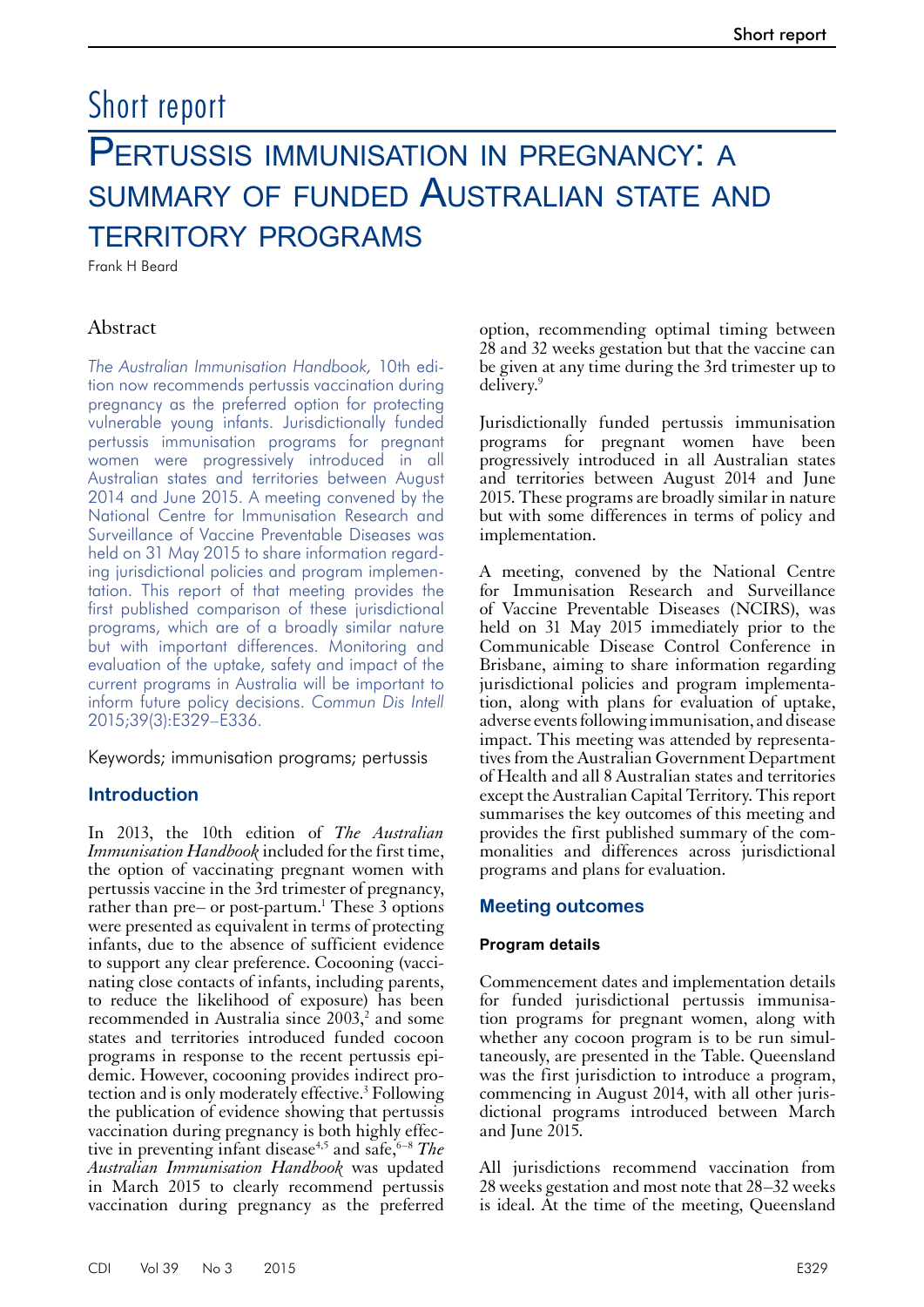recommended vaccination only where no pertussis vaccine dose had been received in the last 5 years. However this was subsequently amended to accord with the updated *Australian Immunisation Handbook* recommendations (personal communication Scott Brown, Acting Manager, Immunisation Program, Department of Health, Queensland, 29 July 2015). Only 2 jurisdictions (Victoria and the Northern Territory) are funding a cocoon program in addition to their program for pregnant women.

# **Implementation**

All jurisdictions provide vaccine via general practitioners and hospital antenatal clinics, with some also utilising Aboriginal medical services, local councils, community health centres, and obstetricians.

# **Evaluation**

#### *Coverage assessment*

The most common plan for assessing vaccination coverage was through data from the relevant jurisdictional perinatal data collection (PDC). Vaccination during pregnancy will be captured on the Victorian and Queensland PDCs from July 2015 and on the New South Wales PDC at a state-wide level from January 2016. Some other jurisdictions reported attempts to organise inclusion on their PDC but a number of challenges were identified in achieving this. A range of alternative methods of coverage assessment were also planned, with the Northern Territory to use its own whole-of-life immunisation register and Western Australia an annual survey of a random sample of around 400 recently-delivered mothers.

Queensland advised an interim estimate of 40%– 50% coverage as of May 2015, based on the number of births and consent forms returned centrally, and the use of a different brand of vaccine to that used in the adolescent school-based program allowing differentiation. Western Australia advised an interim estimate of around 55% coverage, based on the number of births in May 2015 and the number of forms returned by immunisation providers documenting administration of vaccine to pregnant women. Western Australia also reported that influenza vaccine coverage during pregnancy appeared to have improved as a result of the pertussis program, with the vaccines often co-administered.

# *Vaccine safety*

Most jurisdictions reported that they will rely on existing (passive) surveillance systems for the

reporting of adverse events following immunisation (AEFI). These involve reporting of AEFI by immunisation providers, and sometimes patients, with subsequent follow-up by public health agencies.10 In New South Wales this will be supplemented by emergency department syndromic surveillance while Western Australia will use active surveillance for AEFI with expansion of an SMS system used for AEFI monitoring for influenza vaccination during pregnancy.

#### **Disease impact/vaccine effectiveness**

Queensland, New South Wales and Western Australia reported the most advanced plans for evaluation of their respective programs. Queensland will evaluate vaccine effectiveness via a cohort study, linking data from their state-based immunisation register (Vaccination Information and Vaccination Administration System) with notifications database, perinatal data collection data, and birth registry data, while New South Wales will evaluate via a case-control study based on notified infant cases. Western Australia plans to expand its existing cohort study of influenza vaccine effectiveness during pregnancy to assess pertussis vaccine effectiveness, via linked midwives data collection, hospitalisation, notification and emergency department data, and data on vaccination in pregnancy reported by immunisation providers.

# **Conclusions**

Currently, all available evidence supports vac- cination during pregnancy as the best option for protecting vulnerable young infants from pertus- sis. Australia has high rates of pertussis, with high levels of hospitalisation (and occasional deaths) in young infants.11 Australian states and territories have taken the lead in implementing pertussis immunisation programs for pregnant women on the basis of this evidence and updated *Australian Immunisation Handbook* recommendations.

With broadly similar pertussis immunisation programs for pregnant women now in place and funded by all jurisdictions, for the first time in recent history Australia has immunisation programs that are implemented across the entire country that universally target a particular population but are outside the National Immunisation Program (NIP). This situation is likely to be of questionable sustain- ability. Since 2005 vaccines have been required to go through a standardised process of application to and assessment by the Pharmaceutical Benefits Advisory Committee (PBAC) for consideration of suitability and cost-effectiveness for funding under the NIP.<sup>12,13</sup> It is currently unclear whether any vaccine manufacturer intends to submit an application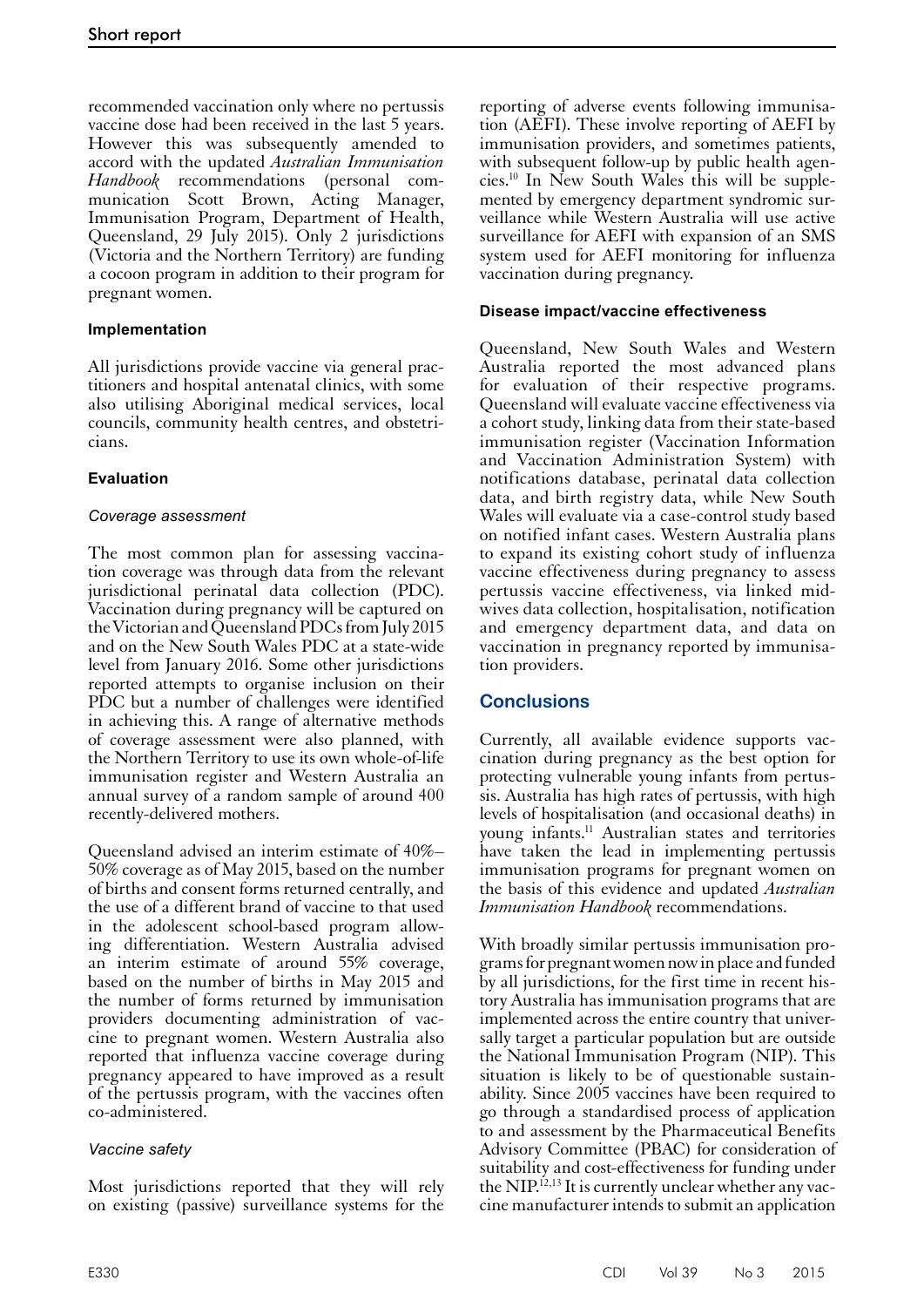to the PBAC in regard to pertussis immunisation during pregnancy, and unclear what the outcome of such an application, if it eventuates, would be. Pertussis immunisation for pregnant women has been funded in national immunisation programs in the United Kingdom (though in the context of a temporary program with review after 5 years) $14$  and in New Zealand,<sup>15</sup> and is recommended nationally by the Advisory Committee for Immunization Practices in the United States<sup>16</sup> and 'encouraged' by the Public Health Agency of Canada.17 Monitoring and evaluation of the uptake, safety and impact of the current program arrangements in Australia will be important to inform future policy decisions.

#### **Acknowledgements**

The author would like to thank all the following attendees at the 31 May 2015 meeting for their attendance, contribution to the meeting, and subsequent comments on draft versions of this report: Vicky Sheppeard (NSW Health), Sonya Bennett (Department of Health, Queensland), Mark Veitch (Department of Health and Human Services, Tasmania), Finn Romanes (Department of Health and Human Services, Victoria), Rhonda Owen (Australian Government Department of Health), Nicolee Martin (Australian Government Department of Health), Megan Downie (Australian Government Department of Health), Anna Glynn-Robinson (Australian Government Department of Health), Stephen Lambert (University of Queensland/ Department of Health, Queensland), Sarah Sheridan (University of Queensland), Louise Flood (Department for

Health and Ageing, South Australia), Donna Mak (Health Department, Western Australia), Lauren Tracey (Health Department, Western Australia), Annette Regan (Health Department, Western Australia), Peter Markey (Department of Health, Northern Territory), Kerri Viney (Australian National University), Emily Fearnley (Australian National University), Rob Menzies (University of NSW), Kristine Macartney (NCIRS), Aditi Dey (NCIRS), Clayton Chiu (NCIRS).

The author would also like to thank jurisdictional members of the Communicable Diseases Network Australia for their support in ensuring appropriate attendance at the 31 May meeting, Rosalind Webby (Department of Health, Northern Territory) for comments on the report, Helen Quinn and Amy Vassallo (NCIRS) for assistance in identifying and summarising the relevant literature, and Peter McIntyre (NCIRS) for suggesting and conceptualising the meeting.

#### **Author details**

Dr Frank H Beard<sup>1,2</sup>

- 1. National Centre for Immunisation Research and Surveillance of Vaccine Preventable Diseases, The Children's Hospital at Westmead, New South Wales
- 2. The University of Sydney, Sydney, New South Wales

Correspondence: Dr Frank Beard, Staff Specialist – Public Health Physician, National Centre for Immunisation Research and Surveillance of Vaccine Preventable Diseases, Locked Bag 4001, WESTMEAD NSW 2145. Telephone: +61 2 9845 1423. Facsimile: +61 2 9845 1418. Email: frank.beard@ health.nsw.gov.au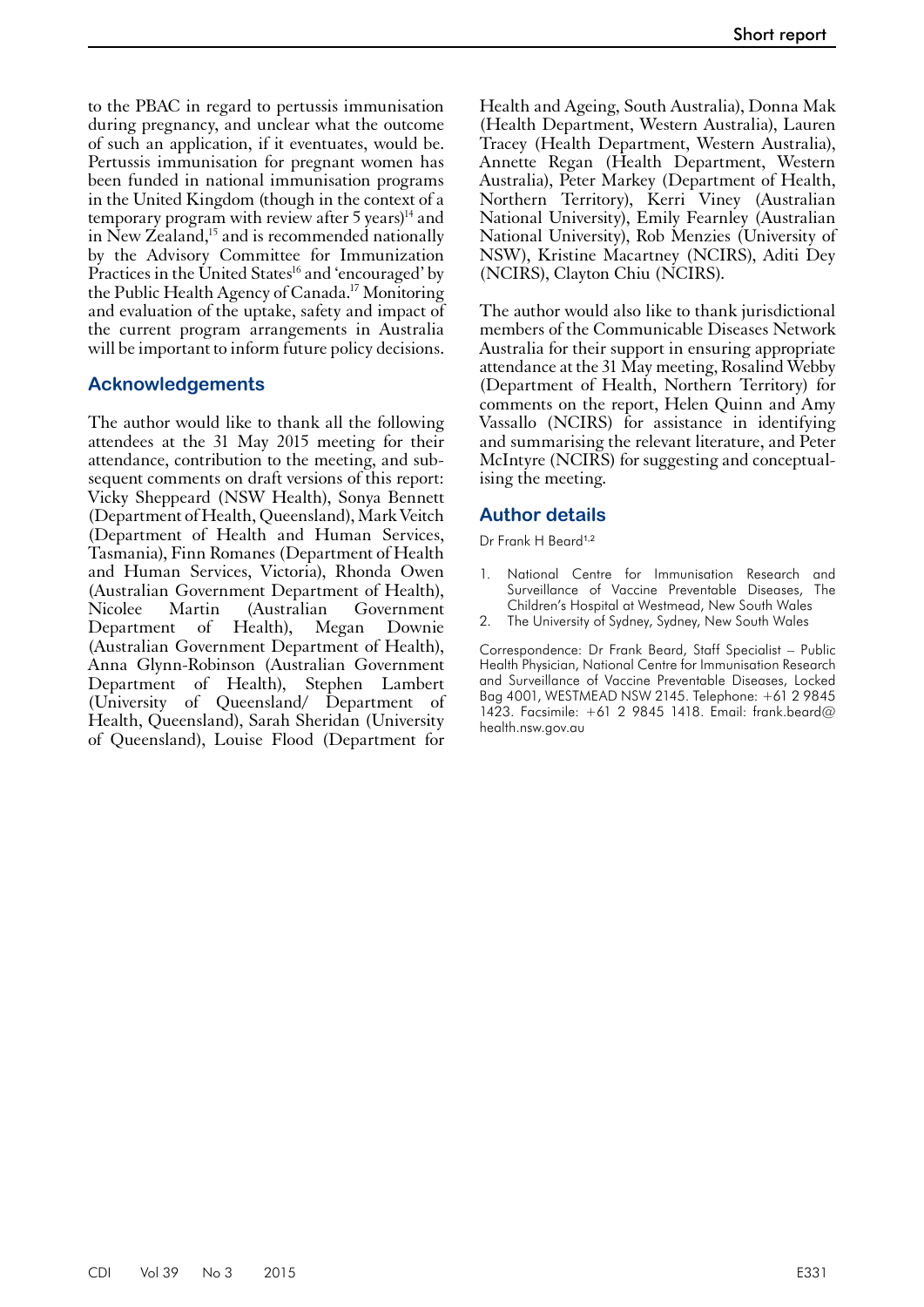| 2015)                                          | Table: Funded pregnancy/cocoon pertussis immunisation                                                                             |                                                                          |                                                                                                                                                                                                                      | program implementation, by Australian states and territories (information as of 31 May                               |                                                                          |                                                                          |                                                                                                                                                                                                                                                                   |                                                                          |
|------------------------------------------------|-----------------------------------------------------------------------------------------------------------------------------------|--------------------------------------------------------------------------|----------------------------------------------------------------------------------------------------------------------------------------------------------------------------------------------------------------------|----------------------------------------------------------------------------------------------------------------------|--------------------------------------------------------------------------|--------------------------------------------------------------------------|-------------------------------------------------------------------------------------------------------------------------------------------------------------------------------------------------------------------------------------------------------------------|--------------------------------------------------------------------------|
| territory<br>State or                          | Capital Territory*<br>Australian                                                                                                  | <b>New South Wales</b>                                                   | Northern<br>Territory                                                                                                                                                                                                | Queensland                                                                                                           | South Australia                                                          | Tasmania                                                                 | Victoria                                                                                                                                                                                                                                                          | Western Australia                                                        |
| Program dates and details                      |                                                                                                                                   |                                                                          |                                                                                                                                                                                                                      |                                                                                                                      |                                                                          |                                                                          |                                                                                                                                                                                                                                                                   |                                                                          |
| Start date                                     | April 2015                                                                                                                        | April 2015                                                               | April 2015 <sup>+</sup>                                                                                                                                                                                              | August 2014                                                                                                          | March 2015                                                               | June 2015                                                                | June 2015                                                                                                                                                                                                                                                         | April 2015                                                               |
| Vaccine                                        | Boostrix <sup>®</sup> and<br><b>Adacel®</b>                                                                                       | <b>Boostrix®</b>                                                         | <b>Boostrix®</b>                                                                                                                                                                                                     | program using<br>Adacel® (cf<br>adolescent<br>Boostrix®)                                                             | program using<br>Adacel® (cf<br>adolescent<br>Boostrix®)                 | program using<br>Adacel® (cf<br>adolescent<br>Boostrix®)                 | <b>Boostrix®</b>                                                                                                                                                                                                                                                  | program using<br>Boostrix® (cf<br>adolescent<br>Adacel®)                 |
| gestational age<br>Target group<br>in terms of | 28 weeks gestation<br>possible after that)<br>(recommended at<br>gestation in each<br>From 28 weeks<br>or as soon as<br>pregnancy | pregnancy (ideally<br>gestation in each<br>From 28 weeks<br>28-32 weeks) | gestation in each<br>soon as possible<br>pregnancy, or as<br>From 28 weeks<br>after delivery                                                                                                                         | not had a pertussis<br>containing vaccine<br>in the last 5 years <sup>#</sup><br>gestation, if have<br>From 28 weeks | pregnancy (ideally<br>gestation in each<br>From 28 weeks<br>28-32 weeks) | pregnancy (ideally<br>gestation in each<br>From 28 weeks<br>28-32 weeks) | pregnancy (ideally<br>gestation in each<br>From 28 weeks<br>28-32 weeks)<br>or as soon as<br>possible after<br>delivery                                                                                                                                           | pregnancy (ideally<br>gestation in each<br>From 28 weeks<br>28-32 weeks) |
| Funded cocoon<br>program?                      | $\frac{1}{2}$                                                                                                                     | $\frac{1}{2}$                                                            | can be<br>- currently targets<br>weeks<br>expectant mother<br>under the age of<br>Yes (since 2008<br>given from time<br>fathers/carers<br>in household<br>of an infant<br>reaches 28<br>$7$ months $-$<br>gestation) | $\frac{1}{2}$                                                                                                        | ş                                                                        | $\frac{1}{2}$                                                            | have not received<br>after 1 June 2015<br>booster in the last<br>at least 28 weeks<br>6 months of age<br>pregnant, if they<br>women who are<br>and partners of<br>of infants up to<br>and born on or<br>and guardians<br>Yes (parents<br>a pertussis<br>10 years) | $\frac{1}{2}$                                                            |
| Implementation                                 |                                                                                                                                   |                                                                          |                                                                                                                                                                                                                      |                                                                                                                      |                                                                          |                                                                          |                                                                                                                                                                                                                                                                   |                                                                          |
| Providers                                      | GPs, antenatal<br>clinics.                                                                                                        | antenatal clinics<br>GPs, AMSs,                                          | centres. Also GPs<br>and antenatal<br>health<br>All providers,<br>community<br>majority in<br>clinics                                                                                                                | Mainly GPs, also<br>antenatal clinics                                                                                | Mainly GPs, also<br>antenatal clinics<br>and councils                    | in antenatal clinics<br>GPs mainly, some                                 | possibly councils<br>GPs, antenatal<br>All providers<br>clinics and                                                                                                                                                                                               | GPs, antenatal<br>obstetricians<br>clinics and                           |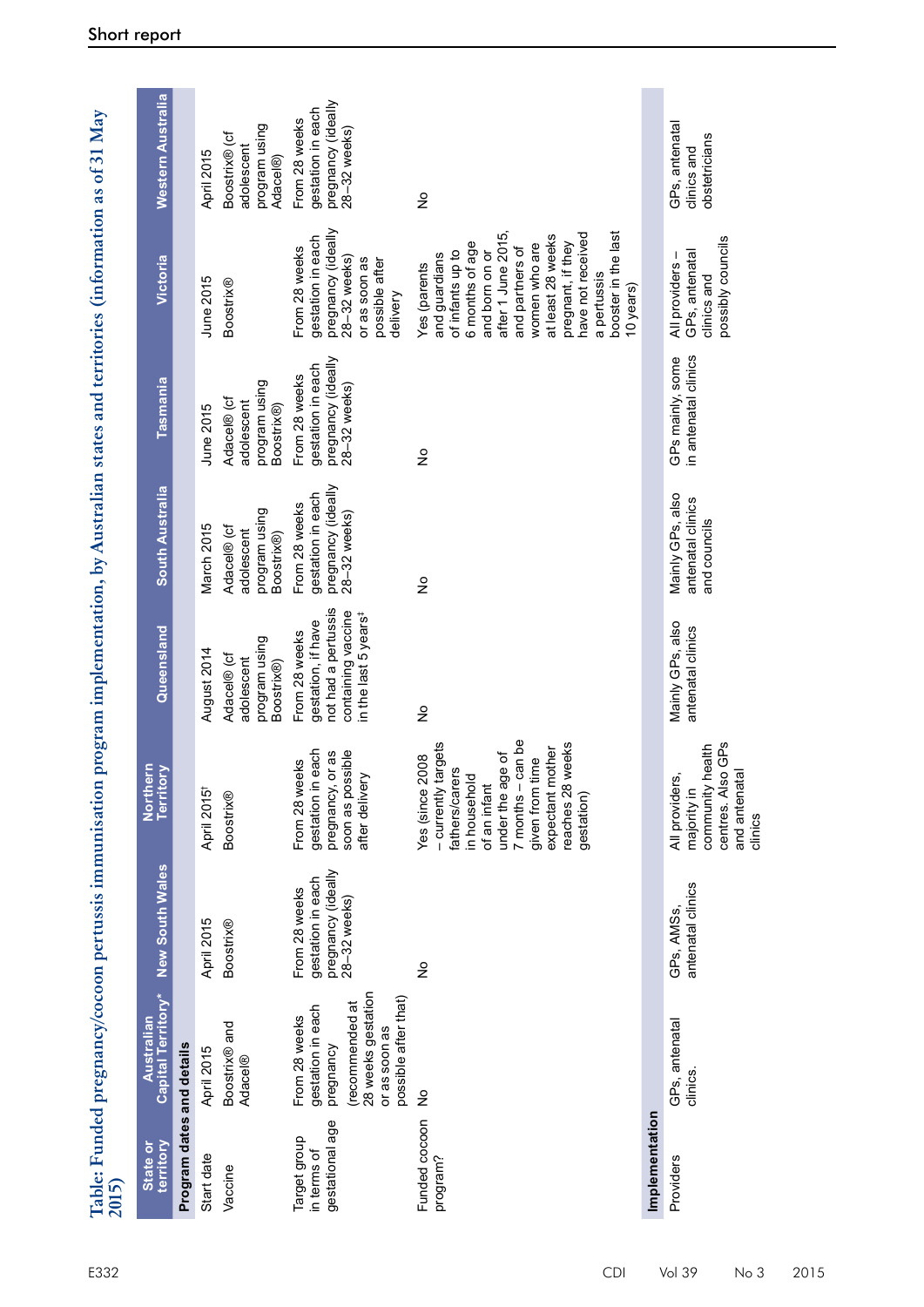Table (cont'd): Funded pregnancy/cocoon pertussis immunisation program implementation, by Australian states and territories (information as of<br>31 May 2015) **Table (cont'd): Funded pregnancy/cocoon pertussis immunisation program implementation, by Australian states and territories (information as of 31 May 2015)**

| State or<br>territory                                          | Capital Territory*<br>Australian | <b>New South Wales</b>                                                                      | Northern<br>Territory                         | Queensland                                                                                                                                                                                                                                        | <b>South Australia</b>                                                                                  | Tasmania                                                                                                | Victoria                         | Western Australia                                                                                                                                                                                                                       |
|----------------------------------------------------------------|----------------------------------|---------------------------------------------------------------------------------------------|-----------------------------------------------|---------------------------------------------------------------------------------------------------------------------------------------------------------------------------------------------------------------------------------------------------|---------------------------------------------------------------------------------------------------------|---------------------------------------------------------------------------------------------------------|----------------------------------|-----------------------------------------------------------------------------------------------------------------------------------------------------------------------------------------------------------------------------------------|
| Evaluation                                                     |                                  |                                                                                             |                                               |                                                                                                                                                                                                                                                   |                                                                                                         |                                                                                                         |                                  |                                                                                                                                                                                                                                         |
| assessment<br>Coverage                                         |                                  | wide by 1 January<br>Via perinatal data<br>collection (will be<br>collected state-<br>2016) | Northern Territory<br>immunisation<br>egister | Vaccination status<br>will be in perinatal<br>eturned centrally<br>from 1 July 2015<br>from adolescent<br>Adacel® allows<br>data collection<br>consent forms<br>differentiation<br>program, also<br>estimated at<br>40%-50%<br>Coverage<br>Use of | Not currently in<br>perinatal data<br>collection                                                        |                                                                                                         | Via perinatal data<br>collection | (baseline coverage<br>delivered mothers<br>a random sample<br>of ~400 recently-<br>Annual survey of<br>vaccination into<br>perinatal data<br>get pertussis<br>estimated at<br>around 55%<br>Working to<br>Coverage<br>collection<br>5%) |
| Vaccine safety                                                 |                                  | surveillance<br>department<br>Emergency<br>syndromic                                        | Usual way                                     | reviewed by expert<br>containing vaccine<br>child-bearing age;<br>reported adverse<br>events following<br>advisory group<br>Follow-up of<br>in women of<br>pertussis-                                                                             | Vew lensu                                                                                               | Usual way                                                                                               | Usual way                        | used for monitoring<br>following influenza<br>vaccination during<br>adverse events<br>existing system<br>Via SMS back<br>expansion of<br>pregnancy<br>system -                                                                          |
| effectiveness<br>evaluation<br>of impact/<br>vaccine<br>Formal |                                  | based on notified<br>study of vaccine<br>effectiveness,<br>Case-control<br>infant cases     | evaluation<br>Planning                        | database, perinatal<br>from state-based<br>and birth registry<br>effectiveness-<br>data collection,<br>linkage of data<br>immunisation<br>Cohort study<br>register with<br>notifications<br>of vaccine<br>data                                    | status in all infant<br>pertussis cases<br>but will capture<br>None planned,<br>vaccination<br>maternal | status in all infant<br>pertussis cases<br>but will capture<br>None planned,<br>vaccination<br>maternal | Scoping options                  | influenza vaccine<br>pertussis vaccine<br>during pregnancy<br>notification and<br>cohort study of<br>hospitalisation,<br>Aim to expand<br>midwives data<br>effectiveness<br>effectiveness<br>- linkage of<br>collection,<br>to assess   |

emergency department data

emergency<br>department data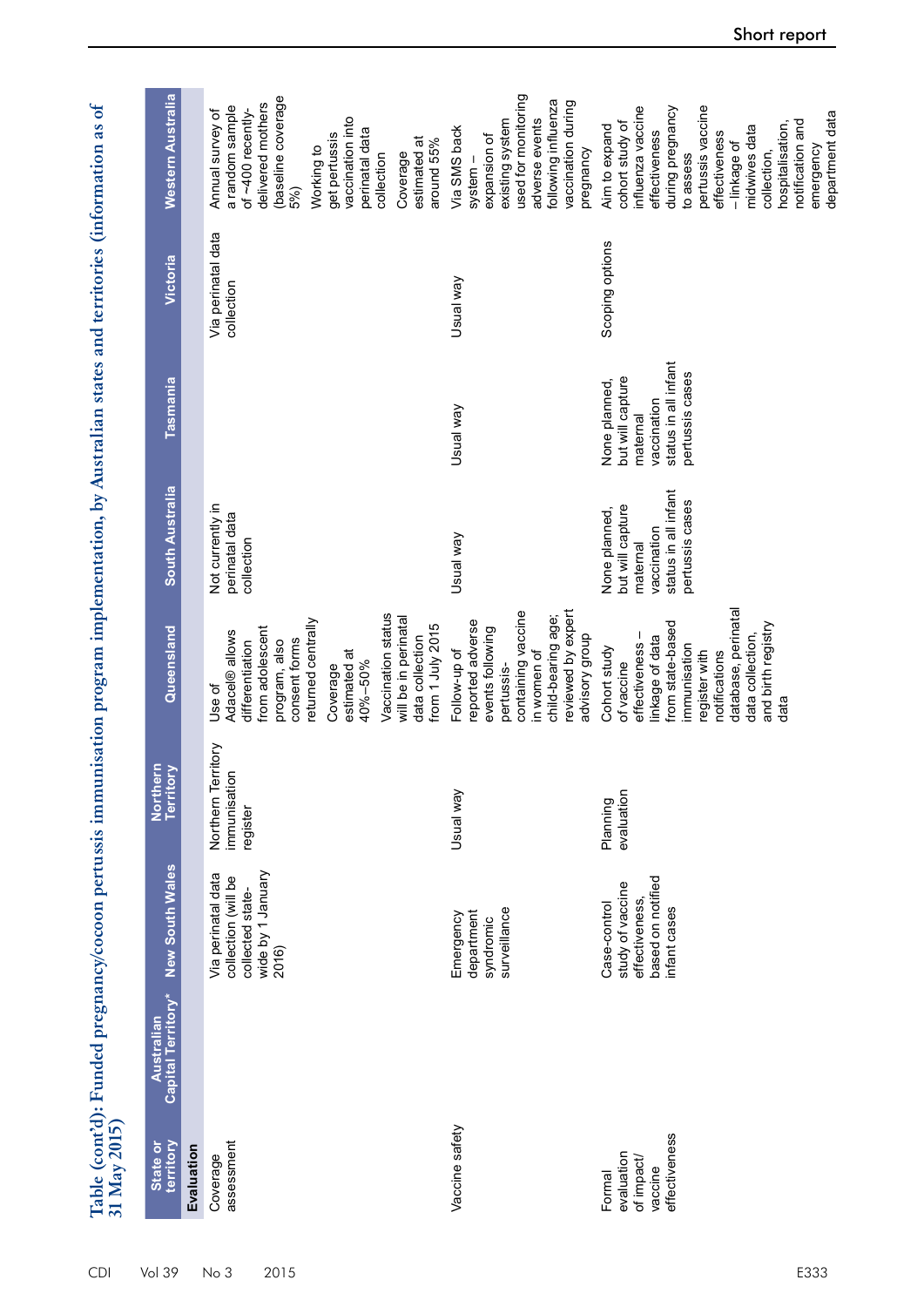|              | Western Australia                  |                                                    | Healthy WA; Adult<br>Pertussis vaccine<br>mothers need to<br>what expectant<br>n pregnancy -<br>Directives and<br>mmunisation<br>Healthy WA;<br>Operational<br>Information<br>schedule <sup>35</sup><br>Circulars <sup>37</sup><br>know <sup>36</sup> |
|--------------|------------------------------------|----------------------------------------------------|-------------------------------------------------------------------------------------------------------------------------------------------------------------------------------------------------------------------------------------------------------|
|              | Victoria                           |                                                    | <b>Channel Whooping</b><br>Parent's whooping<br>Q&A for health<br>orofessionals -<br>cough vaccine<br><b>Better Health</b><br>program <sup>33</sup><br>Cough <sup>34</sup>                                                                            |
|              | Tasmania                           |                                                    | Health and Human<br><b>Services Bulleting</b><br>pregnant women <sup>31</sup><br>cough vaccine for<br>Free whooping<br>Department of<br>board <sup>32</sup>                                                                                           |
|              | South Australia                    |                                                    | Diphtheria, tetanus<br>cough combination<br>cough vaccine<br>and whooping<br>n pregnancy<br>program29<br>Whooping<br>vaccines <sup>30</sup>                                                                                                           |
|              | Queensland                         |                                                    | women information<br><b>Mhooping cough</b><br><b>Mhooping cough</b><br>vaccine program<br>vaccine program<br>breastfeeding<br>Pregnant and<br>for pregnant<br>for pregnant<br>WOMen <sup>27</sup><br>women <sup>26</sup><br>sheet <sup>28</sup>       |
|              | Territory<br>Northern              |                                                    | <b>Special Groups</b><br>Immunisation <sup>23</sup><br>Vaccination<br>Schedule <sup>25</sup><br>(Whooping<br><b>Adult and</b><br><b>Pertussis</b><br>$\frac{1}{2}$                                                                                    |
|              | Capital Territory* New South Wales |                                                    | Control Program<br><b>NSW Pertussis</b><br>mmunisation<br><b>NSW Health</b><br>NSW Health<br><b>programs<sup>21</sup></b><br>news <sup>20</sup><br>2015 <sup>22</sup>                                                                                 |
|              | <b>Australian</b>                  | Relevant website links for jurisdictional programs | Program General<br>Providers Q&A <sup>18</sup><br>whooping cough<br><b>Protecting your</b><br>Practitioners &<br>newborn from<br>Immunisation<br>Vaccination<br><b>Pertussis</b><br><b>Antenatal</b><br>$Q\&A^{19}$                                   |
| 51 May 2015) | territory<br>State or              |                                                    |                                                                                                                                                                                                                                                       |

Table (cont'd): Funded pregnancy/cocoon pertussis immunisation program implementation, by Australian states and territories (information as of<br>31 May 2015) **Table (cont'd): Funded pregnancy/cocoon pertussis immunisation program implementation, by Australian states and territories (information as of 31 May 2015)**

- general practitioners GPs general practitioners GPS
- Aboriginal medical services AMSs Aboriginal medical services AMSs
- Information sourced from ACT Health website Information sourced from ACT Health website \*
- Funded for use in third trimester of pregnancy from September 2013 but not the preferred option until April 2015 Funded for use in third trimester of pregnancy from September 2013 but not the preferred option until April 2015  $\overline{+}$
- Subsequently amended to accord with updated Australian Immunisation Handbook recommendations Subsequently amended to accord with updated *Australian Immunisation Handbook* recommendations ‡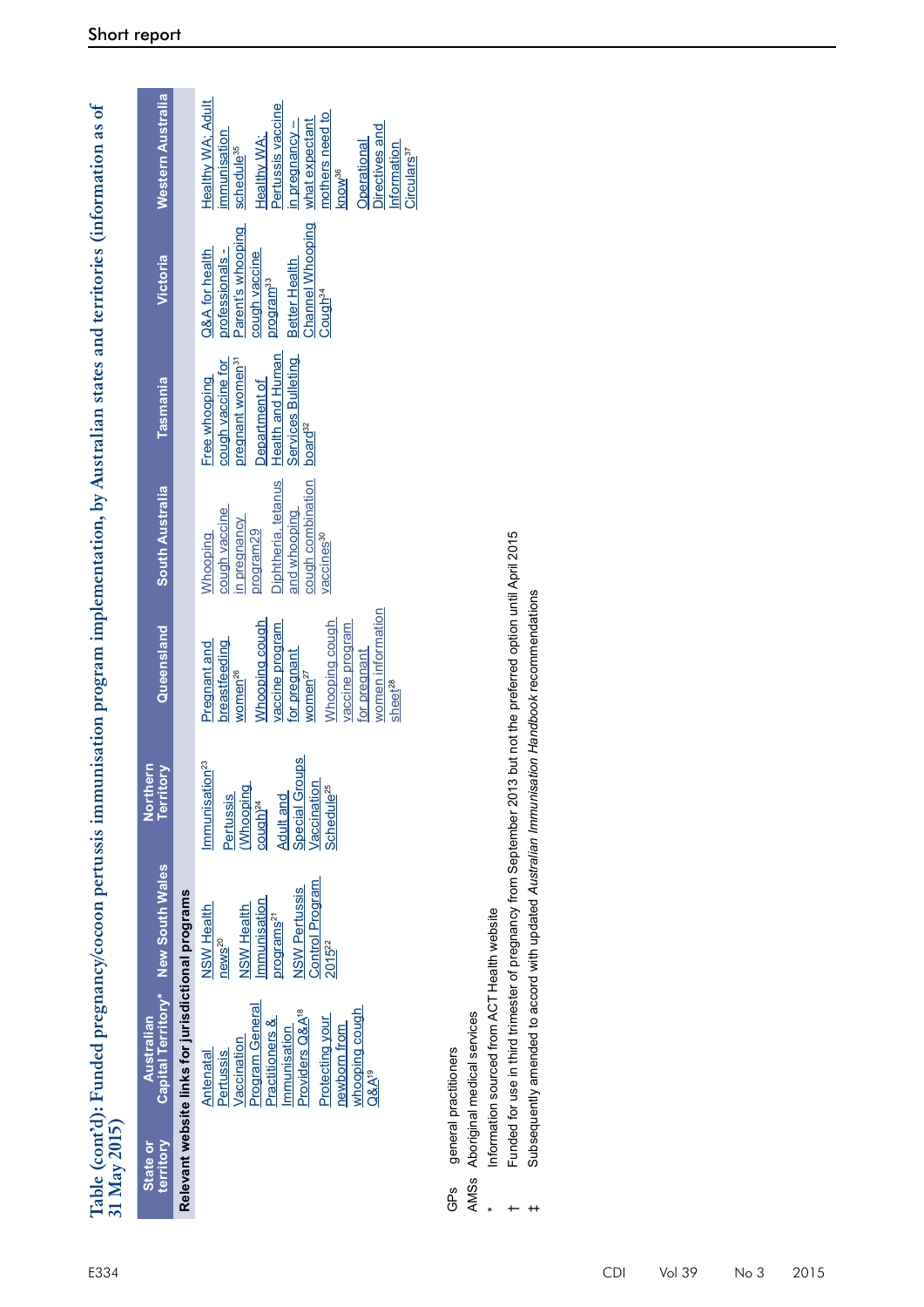#### **References**

- 1. Australian Government Department of Health and Ageing. *The Australian Immunisation Handbook.* 10th edn. Canberra: Australian Government Department of Health and Ageing; 2013.
- 2. National Health and Medical Research Council. *The Australian Immunisation Handbook* 8th edn. Canberra: Australian Government Department of Health and Ageing; 2003.
- 3. Quinn HE, Snelling TL, Habig A, Chiu C, Spokes PJ, McIntyre PB. Parental Tdap boosters and infant pertussis: a case-control study. *Pediatrics* 2014;134(4):713–720.
- 4. Amirthalingam G, Andrews N, Campbell H, Ribeiro S, Kara E, Donegan K, et al. Effectiveness of maternal pertussis vaccination in England: an observational study. *Lancet* 2014;384(9953):1521–1528.
- Dabrera G, Amirthalingam G, Andrews N, Campbell H, Ribeiro S, Kara E, et al. A case-control study to estimate the effectiveness of maternal pertussis vaccination in protecting newborn infants in England and Wales, 2012–2013. *Clin Infect Dis* 2015;60(3):333–337.
- 6. Donegan K, King B, Bryan P. Safety of pertussis vaccination in pregnant women in UK: observational study. *BMJ* 2014;349:g4219.
- 7. Kharbanda EO, Vazquez-Benitez G, Lipkind HS, Klein NP, Cheetham TC, Naleway A, et al. Evaluation of the association of maternal pertussis vaccination with obstetric events and birth outcomes. *JAMA* 2014;312(18):1897–1904.
- 8. Munoz FM, Bond NH, Maccato M, Pinell P, Hammill HA, Swamy GK, et al. Safety and immunogenicity of tetanus diphtheria and acellular pertussis (Tdap) immunization during pregnancy in mothers and infants: a randomized clinical trial. *JAMA* 2014;311(17):1760–1769.
- 9. Australian Government Department of Health. *The Australian Immunisation Handbook* (updated March 2015). 10th (updated) edn. Canberra: Australian Government Department of Health; 2015.
- 10. National Centre for Immunisation Research and Surveillance. Adverse events following immunisation. 2015. Accessed on 31 July 2015. Available from: http:// www.ncirs.edu.au/surveillance/adverse-events/index. php
- 11. Pillsbury A, Quinn HE, McIntyre PB. Australian vaccine preventable disease epidemiological review series: pertussis, 2006–2012. *Commun Dis Intell* 2014;38(3):E179–E194.
- 12. Australian Government Department of Health. Guidelines for preparing submissions to the Pharmaceutical Benefits Advisory Committee. 2015. Accessed on 7 August. Available from: http://www. pbac.pbs.gov.au/home.html
- 13. Nolan TM. The Australian model of immunization advice and vaccine funding. *Vaccine* 2010;19(Suppl 1):A73– A83.
- 14. Joint Committee on Vaccination and Immunisation. Minutes of the meeting on 4 June 2014. Accessed on 4 August 2015. Available from: https://app.box.com/s/ iddfb4ppwkmtjusir2tc/1/2199012147/19052160649/1
- 15. Ministry of Health NZ. Immunisation Handbook 2014.
- 16. Updated recommendations for use of tetanus toxoid, reduced diphtheria toxoid, and acellular pertussis vaccine (Tdap) in pregnant women—Advisory Committee on Immunization Practices (ACIP), 2012. *MMWR Morb Mortal Wkly Rep* 2013;62(7):131–135.
- 17. Public Health Agency of Canada. Canadian Immunization Guide. 2014.
- 18. ACT Government. Department of Health. Antenatal Pertussis Vaccination Program General Practitioners & Immunisation Providers Questions and answers. [Online]. Accessed on 4 September 2015. Available from: http://health.act.gov.au/sites/default/ files/Q%26A%20-%20Pertussis%20(whooping%20 cough)%20%20-%20Antenatal%20Vaccination%20 Program%20(General%20Practitioners%20and%20 Immunisation%20Providers)%2015.pdf
- 19. ACT Government. Department of Health. Protecting your newborn from whooping cough. Questions and answers. [Online]. Accessed on 4 September 2015. Available from: http://health.act.gov.au/sites/default/ files/Q%26A%20-%20Pertussis%20%28whooping%20 cough%29%20-%20Protecting%20your%20newborn%20Questions%20and...15.pdf
- 20. NSW Government Ministry of Health. Media releases. [Online]. Accessed on 4 September 2015. Available from: http://www.health.nsw.gov.au/news/ Pages/20150410\_00.aspx
- 21. NSW Government Ministry of Health Immunisation programs. [online]. Accessed on 4 September 2015. Available from: http://www.health.nsw.gov.au/immunisation/pages/wc-newborns.aspx
- 22. NSW Government Ministry of Health. Pertussis Control Program 2015 [online]. Accessed on 4 September 2015. Available from: http://www.health.nsw.gov.au/immunisation/Documents/antenatal-pertussis-vaccinationprogram.pdf
- 23. Northern Territory Government. Department of Health. Childhood immunisation program. [online]. Accessed on 4 September 2015. Available from: http://health. nt.gov.au/Centre\_for\_Disease\_Control/Immunisation/ index.aspx
- 24. Northern Territory Government. Department of Health. Pertussis [online]. (Whooping cough). [online]. Accessed on 4 September 2015. Available from: http://health.nt.gov.au/library/scripts/objectifyMedia. aspx?file=pdf/26/09.pdf&siteID=1&str\_title=Pertussis. pdf
- 25. Northern Territory Government. Department of Health. Adult and Special Groups Vaccination Schedule. [online]. Accessed on 4 September 2015. Available from: http://health.nt.gov.au/library/scripts/objectifyMedia. aspx?file=pdf/63/90.pdf&siteID=1&str\_title=Adult%20 and%20Special%20Groups%20Vaccination%20 Schedule.pdf
- 26. Queensland Government. Pregnant and breastfeeding women. [online]. Accessed on 4 September 2015. Available from: http://www.qld.gov.au/health/conditions/immunisation/increased-risk/pregnant-breastfeed/index.html
- 27. Queensland Government. Whooping cough vaccine program for pregnant women. [online]. Accessed on 4 September 2015. Available from: https://publications. qld.gov.au/dataset/immunisation/resource/72d3be03- 2a9e-47d6-b648-c25704292281
- 28. Queensland Government. Whooping cough vaccine program for pregnant women information sheet. [online]. Accessed on 4 September 2015. Available from: https://publications.qld.gov.au/storage/f/2014- 08-07T23%3A51%3A58.031Z/whooping-coughvaccine-program.pdf